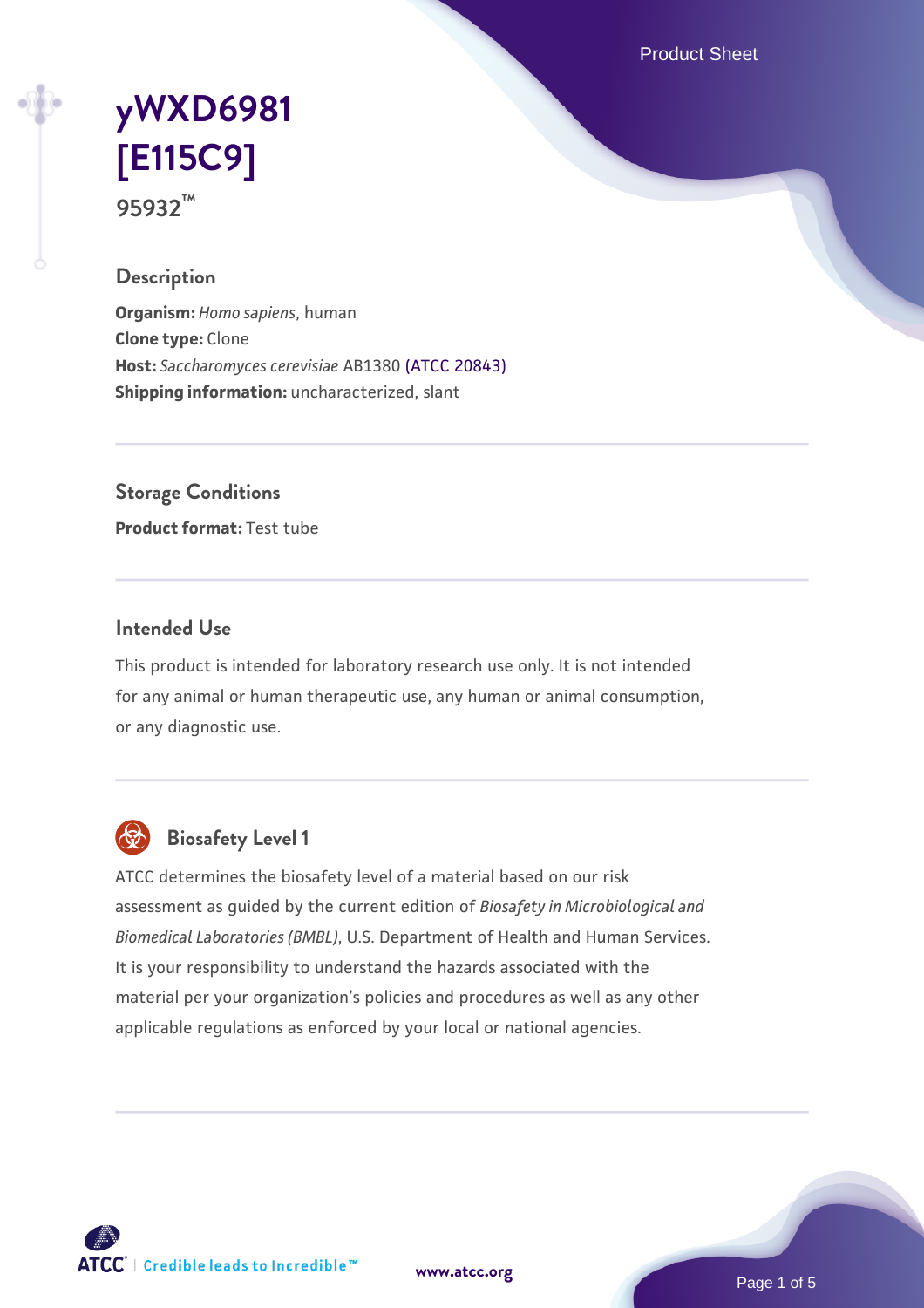## **Certificate of Analysis**

For batch-specific test results, refer to the applicable certificate of analysis that can be found at www.atcc.org.

#### **Insert Information**

**Type of DNA:** genomic **Genome:** Homo sapiens **Chromosome:** X **Gene name:** DNA Segment **Gene product:** DNA Segment **Contains complete coding sequence:** Unknown

### **Vector Information**

**Type of vector:** YAC **Markers:** SUP4; URA3; TRP1

## **Growth Conditions**

**Medium:**  [ATCC Medium 1245: YEPD](https://www.atcc.org/-/media/product-assets/documents/microbial-media-formulations/1/2/4/5/atcc-medium-1245.pdf?rev=705ca55d1b6f490a808a965d5c072196) **Temperature:** 30°C

## **Notes**

More information may be available from ATCC (http://www.atcc.org or 703- 365-2620).

## **Material Citation**

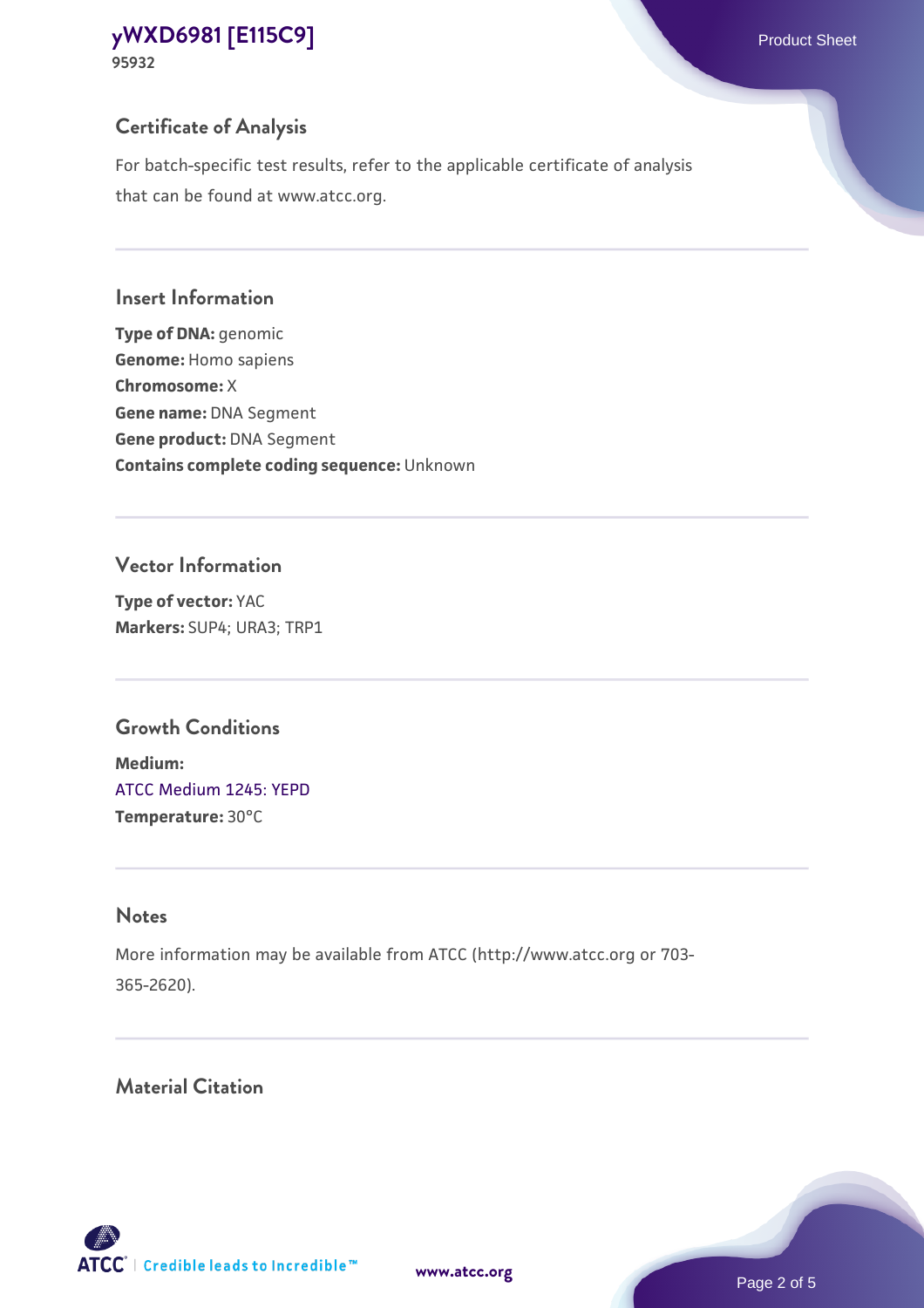If use of this material results in a scientific publication, please cite the material in the following manner: yWXD6981 [E115C9] (ATCC 95932)

#### **References**

References and other information relating to this material are available at www.atcc.org.

## **Warranty**

The product is provided 'AS IS' and the viability of  $ATCC<sup>®</sup>$  products is warranted for 30 days from the date of shipment, provided that the customer has stored and handled the product according to the information included on the product information sheet, website, and Certificate of Analysis. For living cultures, ATCC lists the media formulation and reagents that have been found to be effective for the product. While other unspecified media and reagents may also produce satisfactory results, a change in the ATCC and/or depositor-recommended protocols may affect the recovery, growth, and/or function of the product. If an alternative medium formulation or reagent is used, the ATCC warranty for viability is no longer valid. Except as expressly set forth herein, no other warranties of any kind are provided, express or implied, including, but not limited to, any implied warranties of merchantability, fitness for a particular purpose, manufacture according to cGMP standards, typicality, safety, accuracy, and/or noninfringement.

#### **Disclaimers**

This product is intended for laboratory research use only. It is not intended for any animal or human therapeutic use, any human or animal consumption,





Page 3 of 5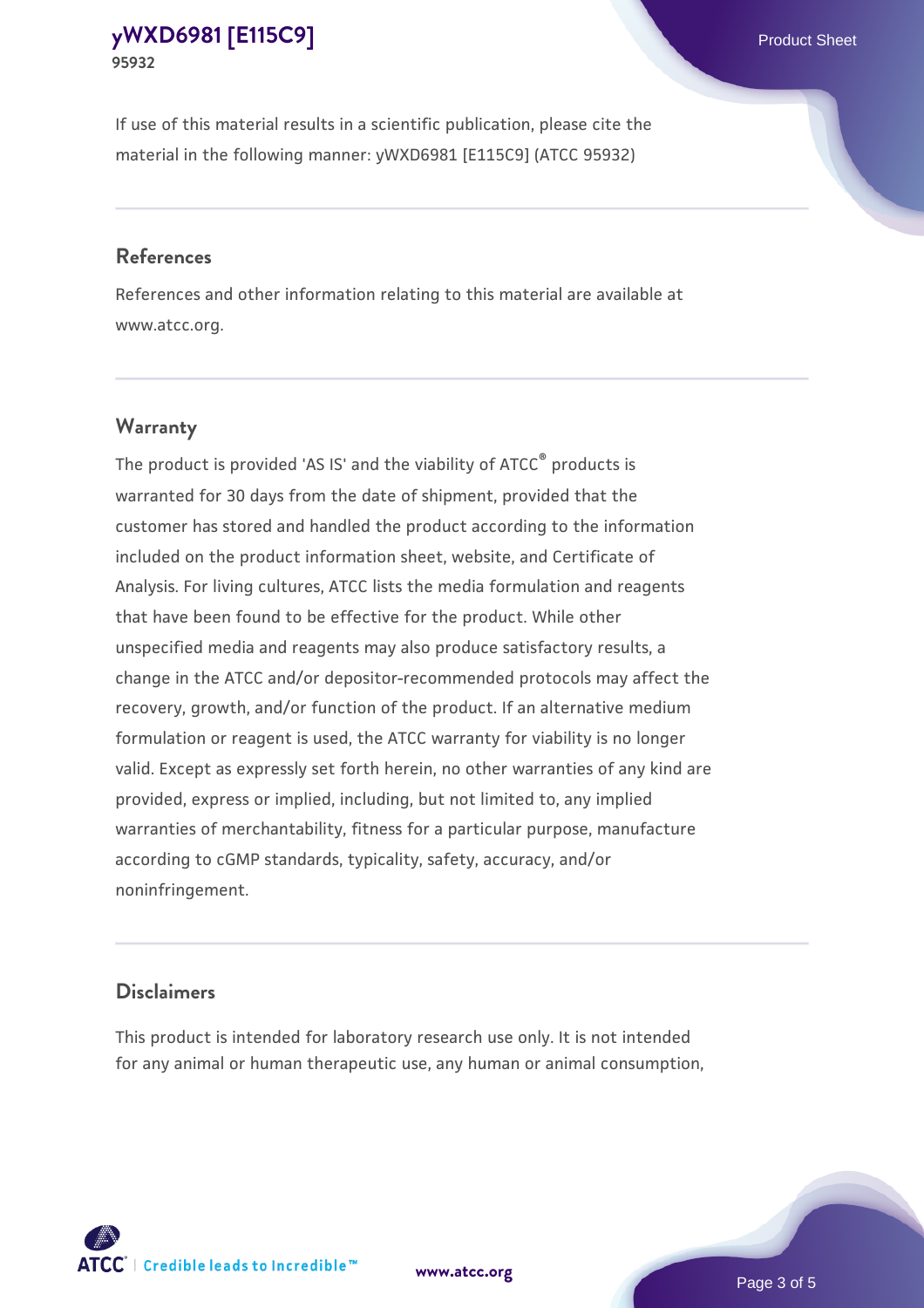or any diagnostic use. Any proposed commercial use is prohibited without a license from ATCC.

While ATCC uses reasonable efforts to include accurate and up-to-date information on this product sheet, ATCC makes no warranties or representations as to its accuracy. Citations from scientific literature and patents are provided for informational purposes only. ATCC does not warrant that such information has been confirmed to be accurate or complete and the customer bears the sole responsibility of confirming the accuracy and completeness of any such information.

This product is sent on the condition that the customer is responsible for and assumes all risk and responsibility in connection with the receipt, handling, storage, disposal, and use of the ATCC product including without limitation taking all appropriate safety and handling precautions to minimize health or environmental risk. As a condition of receiving the material, the customer agrees that any activity undertaken with the ATCC product and any progeny or modifications will be conducted in compliance with all applicable laws, regulations, and guidelines. This product is provided 'AS IS' with no representations or warranties whatsoever except as expressly set forth herein and in no event shall ATCC, its parents, subsidiaries, directors, officers, agents, employees, assigns, successors, and affiliates be liable for indirect, special, incidental, or consequential damages of any kind in connection with or arising out of the customer's use of the product. While reasonable effort is made to ensure authenticity and reliability of materials on deposit, ATCC is not liable for damages arising from the misidentification or misrepresentation of such materials.

Please see the material transfer agreement (MTA) for further details regarding the use of this product. The MTA is available at www.atcc.org.

## **Copyright and Trademark Information**

© ATCC 2021. All rights reserved.

ATCC is a registered trademark of the American Type Culture Collection.



**[www.atcc.org](http://www.atcc.org)**

Page 4 of 5